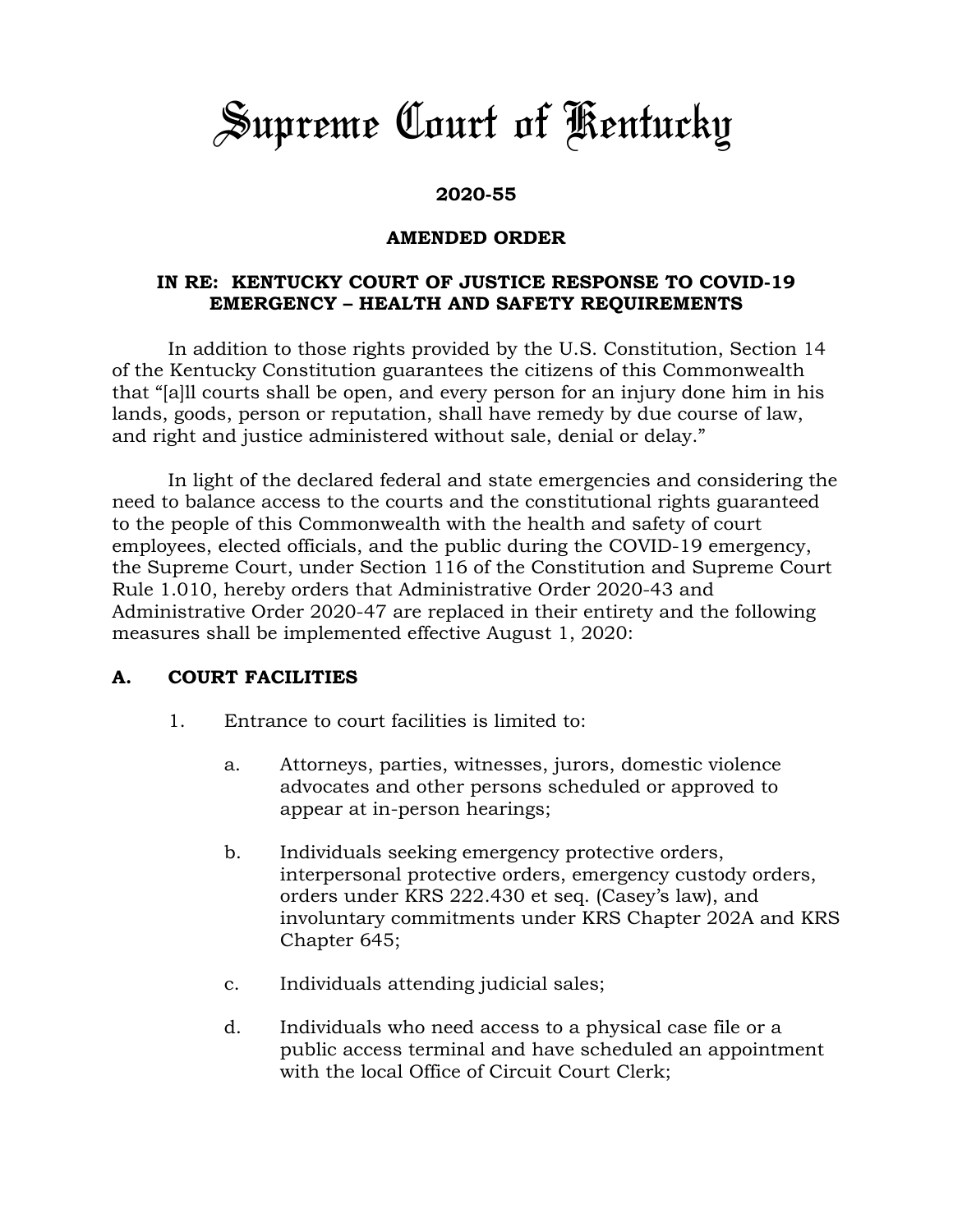- e. Individuals who have scheduled an appointment for driver's license services with the local Office of Circuit Court Clerk; and
- f. Individuals who are reporting for a scheduled drug test.
- 2. Signage shall be posted outside of all entry points of all KCOJ court facilities, offices, or other locations where court proceedings are being held, advising the public, attorneys, and KCOJ officials and employees that they shall not enter or remain on the premises unless they are wearing a protective facial covering such as a mask, scarf, bandana, or other cloth which covers the nose and mouth. If a member of the public seeks entry but does not have an appropriate facial covering and their business cannot be accomplished remotely, then a facial covering will be provided. Further, individuals shall not enter the building if they have:
	- a. Have any symptoms of COVID-19, including cough; shortness of breath or difficulty breathing; fever; chills; fatigue; muscle pain; headache; congestion or runny nose; nausea or vomiting; diarrhea; sore throat; or new loss of taste or smell;
	- b. Been instructed to self-quarantine by any doctor, hospital, or health agency; or
	- c. Been diagnosed with COVID-19 within the past 14 days or had contact with anyone who has been diagnosed with COVID-19 within the past 14 days.
- 3. A member of the public who is not granted access to a court facility, courtroom, or court office is not relieved of his or her obligation to make payment or report to or appear before the court. He or she will be provided a phone number or email address and must make arrangements to reschedule, appear remotely, or otherwise complete his or her business to avoid possible adverse action being taken by the court.
- 4. Members of the public are prohibited from bringing nontransparent purses or other similarly enclosed bags into any court facility that does not have an X-ray machine, unless items in the bag are medically necessary. Any items that are necessary for the individual's business before the court should be carried by hand or brought in an open container capable of visual inspection.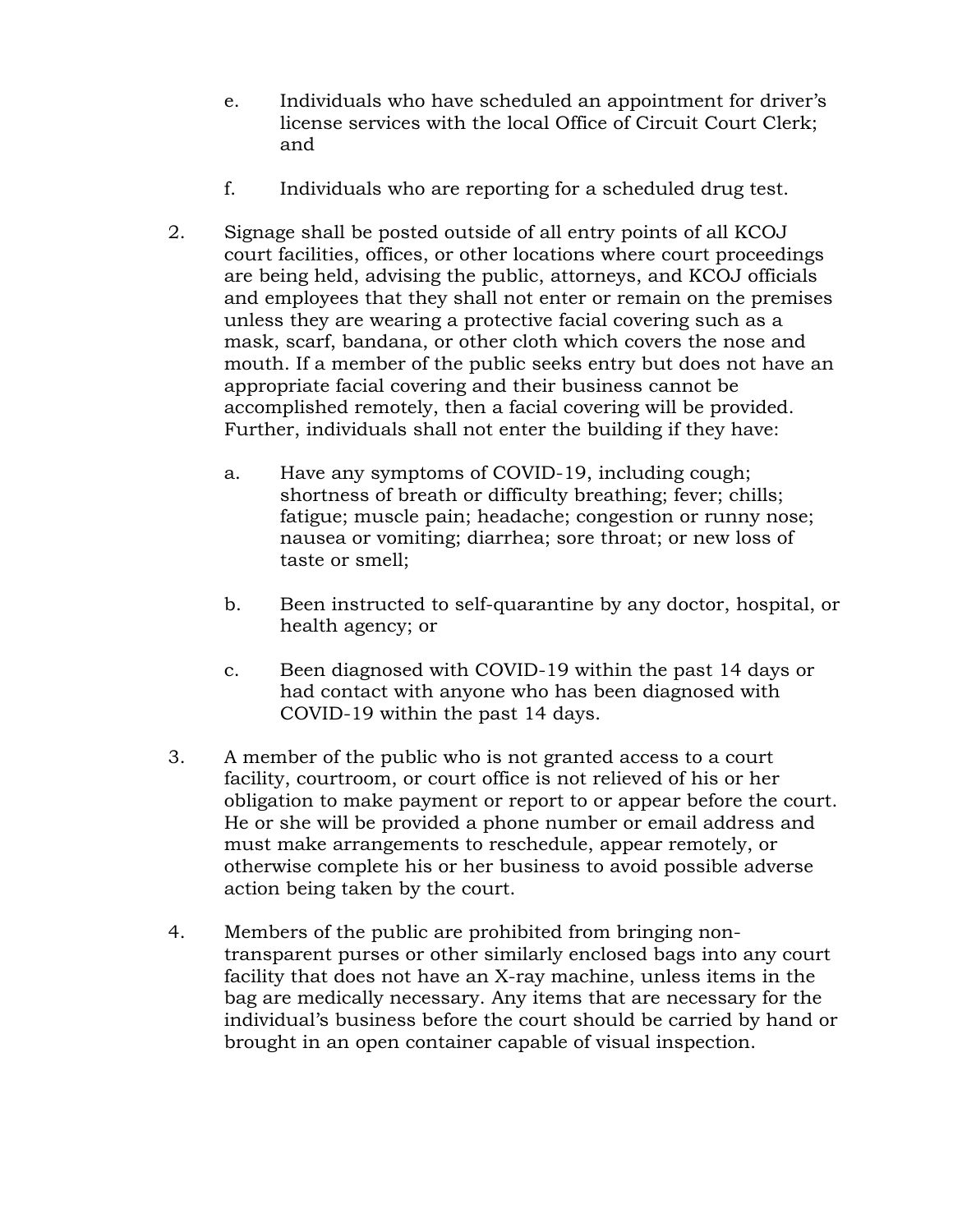#### **B. COURTS**

 $\overline{a}$ 

- 1. Courts shall hear civil and criminal matters using available telephonic and video technology to conduct all proceedings remotely. Remote proceedings shall be scheduled through the judge's office.
- 2. If a judge determines in his or her discretion that a matter requires in-person attendance, the following health and safety precautions must be followed:
	- a. Courtroom attendance for the matter being heard must be limited to attorneys, parties, witnesses, and other necessary persons as determined by the judge.
	- b. **Judges are responsible for ensuring that appropriate social distancing is observed in their courtroom.** Courtroom attendees must be separated by a minimum of six feet at all times.
	- c. Except as provided in Section E(1)of this Order, all persons in the courtroom, including parties, litigants, members of the public, jurors, attorneys, court employees, and bailiffs, must wear a protective facial covering over their mouth and nose while in the courtroom. **Judges are responsible for enforcing the use of facial coverings in their courtroom.**
	- d. Individuals who have symptoms of COVID-19 as identified by the Centers for Disease Control and Prevention ("CDC") (cough, shortness of breath or difficulty breathing, fever, chills, muscle pain, sore throat, congestion or runny nose, headache, nausea or vomiting, diarrhea, or new loss of taste or smell); are currently self-quarantined as directed by any doctor, hospital, or health agency; or have been diagnosed with or have had contact with anyone who has been diagnosed with COVID-19 within the past 14 days, or who fall into a high-risk category<sup>1</sup> must be allowed to participate remotely.
	- e. Access to view any courtroom proceeding that is not otherwise confidential must be provided to members of the

 $<sup>1</sup>$  According to the CDC, high-risk individuals include: people 65 years and older; people who</sup> live in a nursing home or long-term care facility; people of all ages with underlying medical conditions, particularly if not well controlled, including people with chronic lung disease or moderate to severe asthma; people who have serious heart conditions; people who are immunocompromised; people with severe obesity; people with diabetes; people with chronic kidney disease undergoing dialysis; and people with liver disease.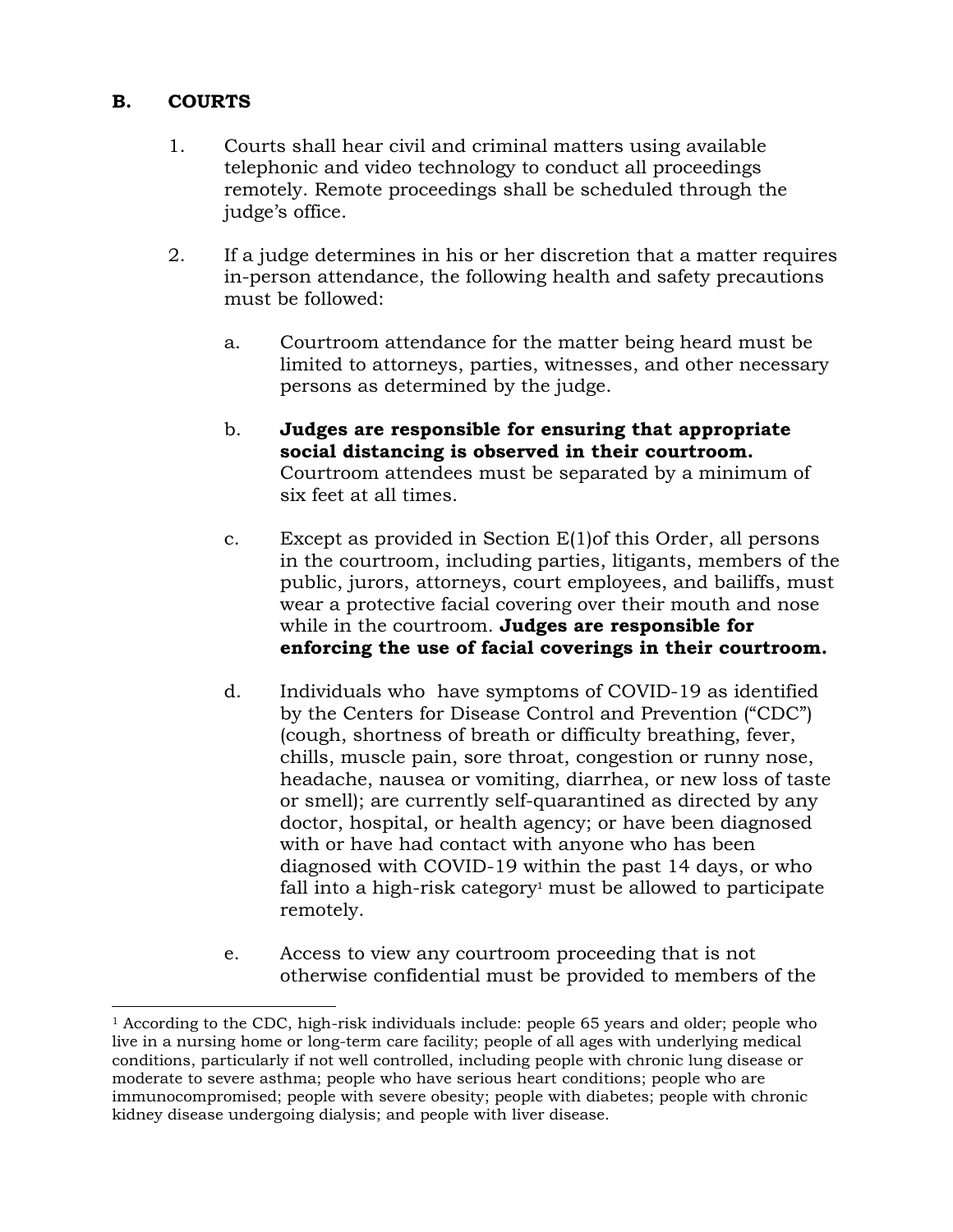public and media. Access may be provided by live audio or video or by digital recording.

- f. The proceeding must be scheduled so that it reduces the number of individuals entering, exiting, or gathering at a certain time.
- g. At the end of the proceeding or after each use, the judge shall ensure the microphones, tables, and other exposed surfaces are thoroughly cleaned and disinfected as provided by the KCOJ COVID-19 Health and Safety Requirements.
- 3. Any court order, summons, or subpoena requiring the remote attendance of a party or his or her counsel shall have the same effect as if requiring attendance in person, and failure to appear remotely as ordered by a court may be grounds for sanctions.
- 4. Consistent with social distancing and other health and safety guidelines, attorneys are expected to continue to prepare and litigate cases during the effective dates of this Order, including providing discovery, negotiating possible resolutions, filing motions, and conducting investigations, to minimize delay in bringing cases to trial or resolution.
- 5. Nothing in this Order should be used to delay or effectively stay a proceeding in contravention of the rights guaranteed to the people of the Commonwealth in Section 14 of the Kentucky Constitution. All parties are expected to use available technology to further the resolution of all cases.

## **C. OFFICE OF CIRCUIT COURT CLERK**

- 1. The local Office of Circuit Court Clerk will only be open to the public from 9:00 a.m. to one hour before normal closing time, local prevailing time, except for those individuals seeking emergency petitions under Section 5(a)(ii) of this Order.
- 2. All filings are encouraged to be eFiled but may also be mailed or conventionally filed using a drop-box provided outside the judicial facility.
- 3. Payments for court costs, fines, fees, and restitution can be made by money order mailed to the Office of Circuit Court Clerk or by cash or credit card by calling the local Office of Circuit Court Clerk. Pre-payable citations can be paid online through ePay at kycourts.gov.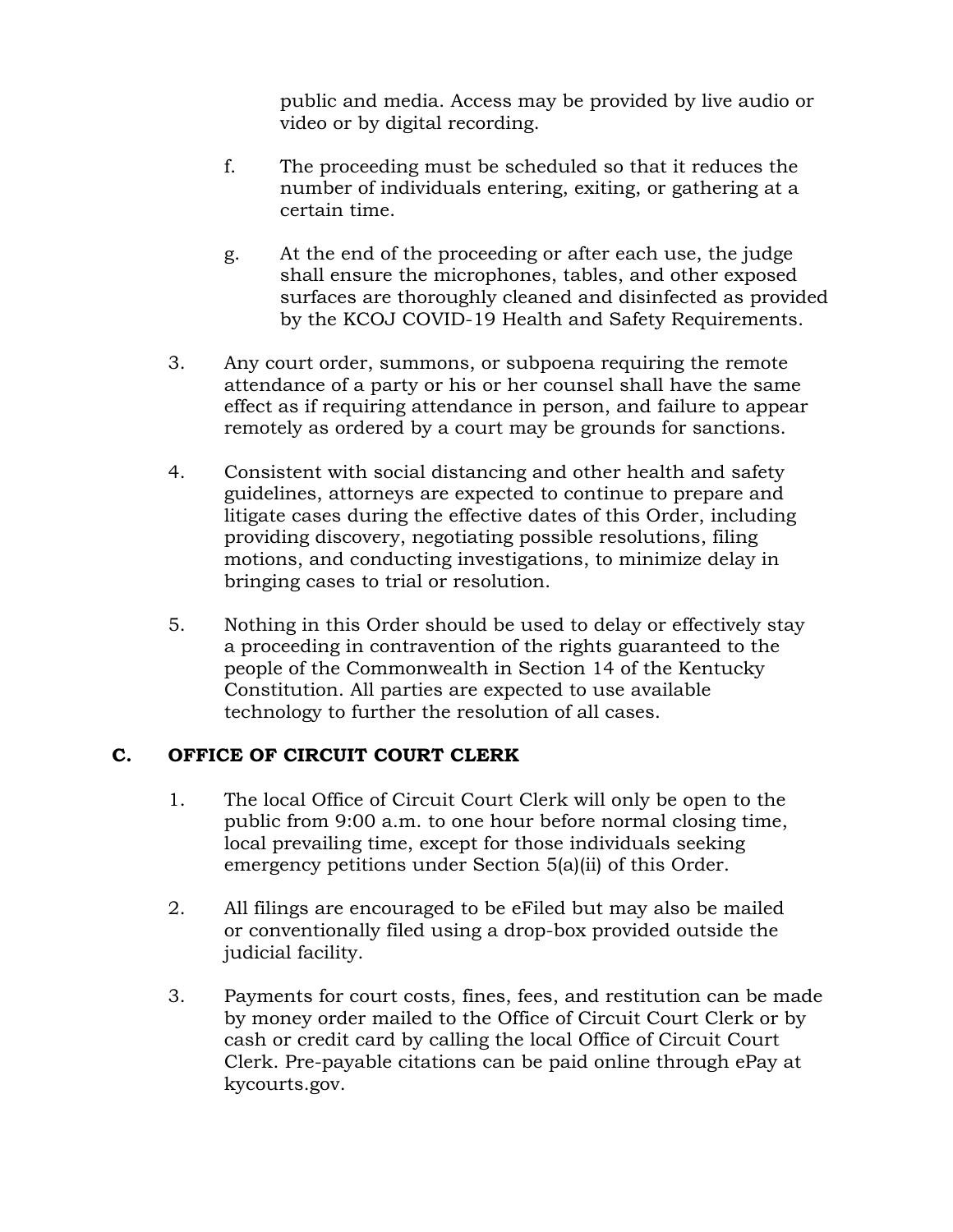- 4. Individuals posting bond should contact the local Office of Circuit Court Clerk for further instruction.
- 5. As provided in Kentucky Transportation Cabinet Order 2020-215, limited driver's license services have resumed subject to the following restrictions:
	- a. Appointments are required for any in-person driver's license services.
	- b. Under Transportation Cabinet Official Orders 11228 and to limit in-person traffic in court facilities, driver's licenses that expire between March 1, 2020 and September 30, 2020, must be renewed remotely.
	- c. Permit testing and road testing will resume at the discretion of the Kentucky State Police.

# **D. STAFFING**

- 1. To enable full productivity, reduce the spread of COVID-19, and ensure continuity of court operations, all KCOJ employees who can telework should be directed to do so.
- 2. Elected officials should determine appropriate in-person staffing for their offices based on the following factors:
	- a. The ability to maintain appropriate social distancing among employees at all times and, where applicable, among employees and other individuals with whom employees must interact such as attorneys or members of the public;
	- b. The ability to divide staff into work teams with clearly identified and separate workspaces, allowing for physical separation of the teams throughout the work day, including any breaks, in order to limit the number of individual exposures in the event an employee tests positive for COVID-19;
	- c. The ability to properly clean and sanitize frequently touched surfaces, such as door knobs; light switches; phones; computers/keyboards; copiers; countertops; tables; and cabinets and knobs; and
	- d. The ability to continue essential court functions in the event an employee reports a positive COVID-19 infection. Key to continuation of essential court functions in that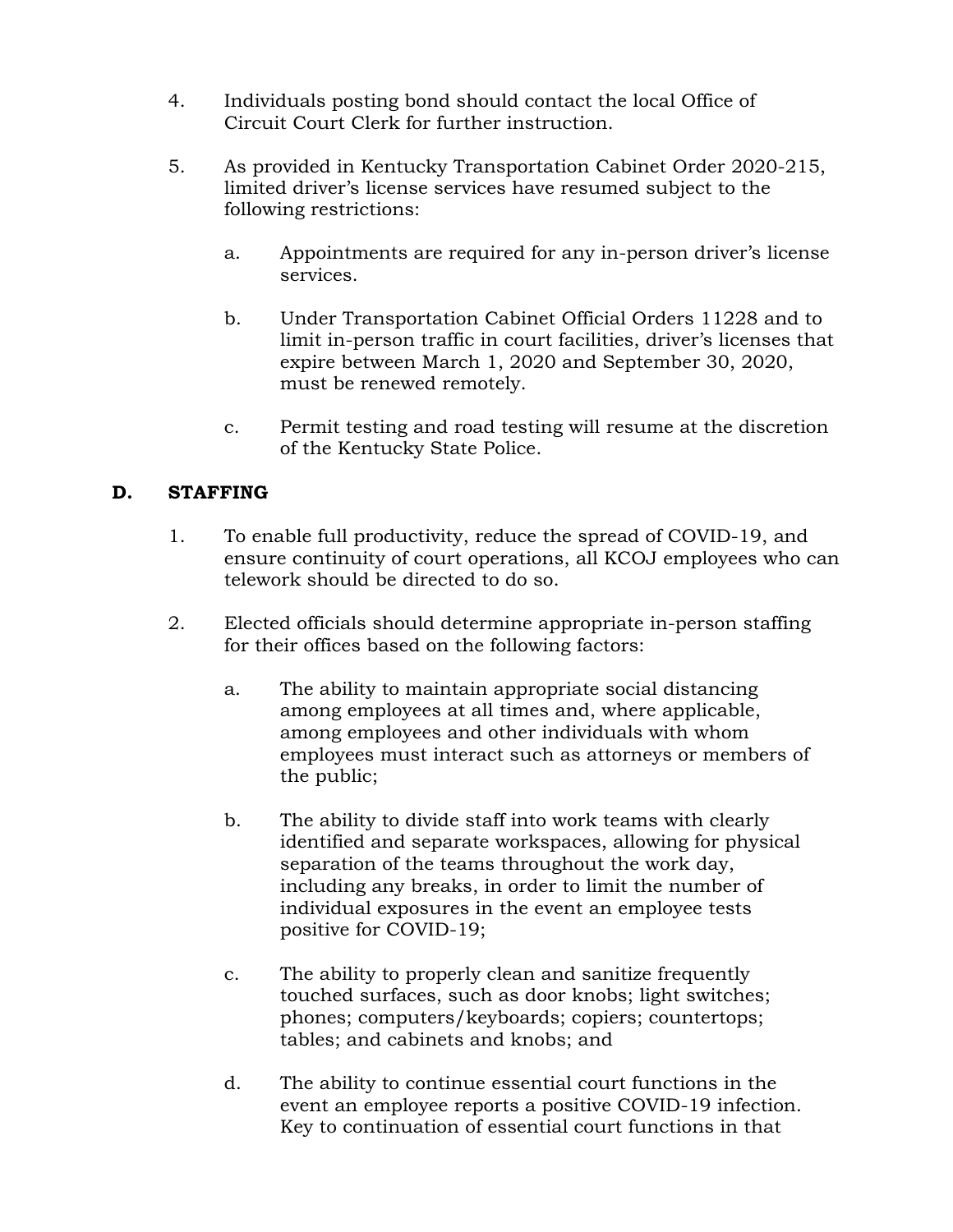event will be designing, implementing, and enforcing the work team approach referenced in paragraph 2(b) of this Section.

- 3. Special Leave is authorized for employees who are not scheduled to work during normal business hours based on a reduced-staff work schedule, not to exceed 7.5 hours of Special Leave in any work day or 37.5 hours of Special Leave in a two-week period.
	- a. Any employee who is not scheduled to work and is receiving Special Leave must be available to report to work within 24 hours of being contacted unless he or she has tested positive or has had prolonged close contact with someone who has tested positive for COVID-19 or needs to care for a dependent.
	- b. Failure to report when scheduled may disqualify an employee from receiving Special Leave.
- 4. Elected officials must submit staffing plans to the Human Resources Department at the Administrative Office of the Courts to ensure appropriate tracking of employees' work hours.
- 5. Judges and circuit court clerks must collaborate to ensure there is adequate staff to prepare for and cover court dockets or other proceedings.
- 6. All KCOJ officials and employees who are not scheduled to telework are required to self-administer a temperature and health check before reporting to work. Any official or employee who is exhibiting symptoms of COVID-19 as identified by the CDC (cough, shortness of breath or difficulty breathing, fever, chills, muscle pain, sore throat, headache, congestion or runny nose, nausea or vomiting, diarrhea, or new loss of taste or smell); has been instructed to self-quarantine by any doctor, hospital, or health agency; or has been diagnosed with or has had contact with anyone who has been diagnosed with COVID-19 within the past 14 days must stay home and self-report this information as provided in the KCOJ COVID-19 Health and Safety Requirements.
- 7. Additional staffing guidance may be found in the Court of Justice Flexible Staffing Guidance During a Pandemic or Public Health Emergency.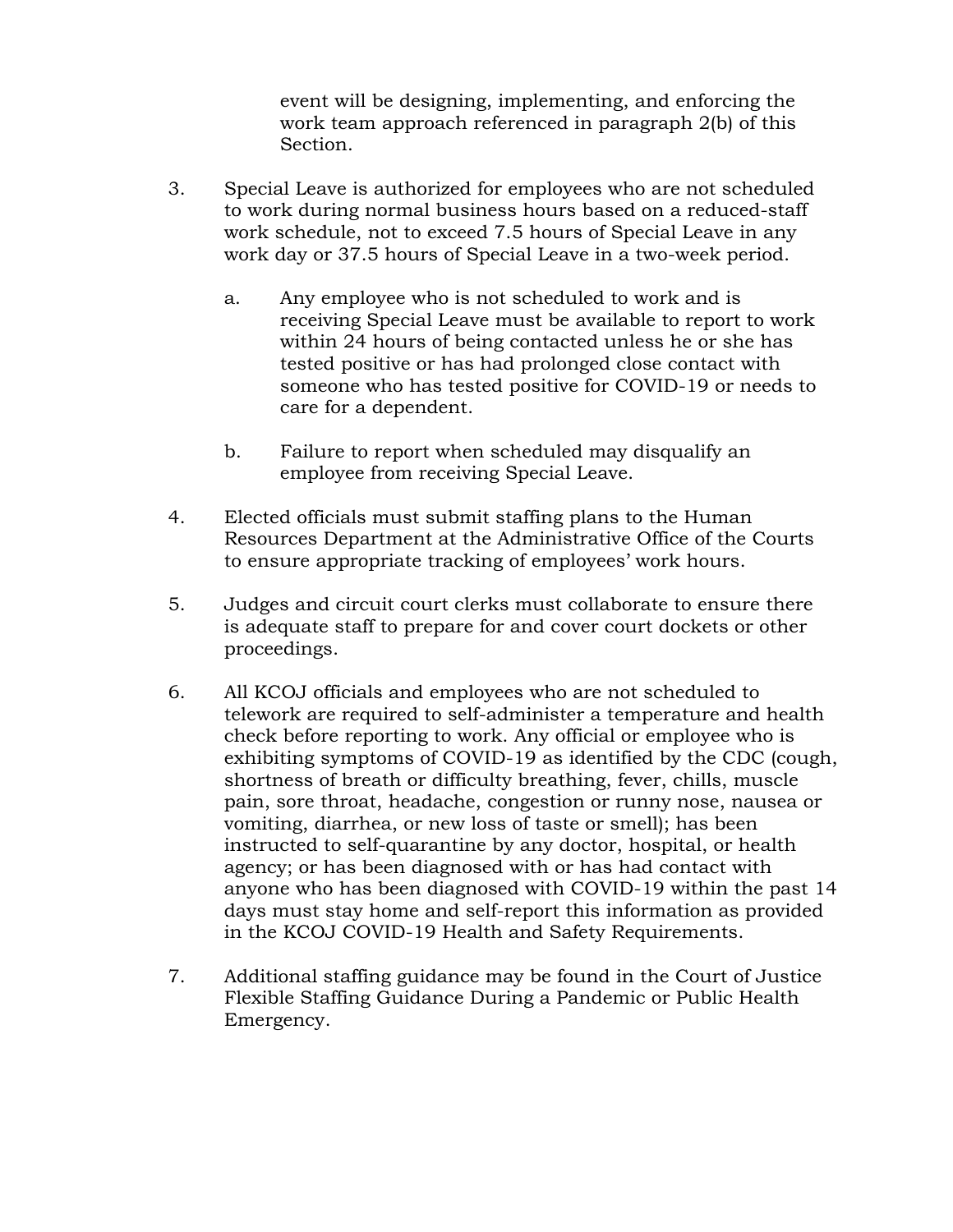#### **E. GENERAL HEALTH AND SAFETY PROTOCOLS FOR KCOJ EMPLOYEES AND OFFICIALS**

- 1. All KCOJ officials and employees are required to wear facial coverings while interacting with co-workers or in common areas of the building (e.g. hallways, elevators, conference rooms, bathrooms, entries, and exits). Facial coverings are not required to be worn when KCOJ officials or employees are alone in their personal office or if doing so would pose a serious threat to their health or safety. Additionally, judges are not required to wear a facial covering while conducting court proceedings if doing so will impede their ability to make a clear record and if no parties or KCOJ employees are located within a ten-foot radius of the judge and do not approach the bench during the proceeding.
- 2. All KCOJ officials and employees will be provided a facial covering to use as required by this Order and are encouraged to keep an extra facial covering to use if the one provided is misplaced. All KCOJ employees are required to report to work with a facial covering that is consistent with the Dress Code Policy contained in Section 3.09 of the KCOJ Personnel Policies.
- 3. The AOC Director or designee must ensure the KCOJ COVID-19 Health and Safety Requirements are made available on the KCOJ's intranet, distributed to all KCOJ officials and employees, and acknowledged by all employees.
- 4. If an employee exhibits coughing, shortness of breath, difficulty breathing, or other COVID-19 symptom(s) while in the workplace, an appointing authority, after consultation with the AOC's Director of Human Resources or designee, will direct the employee to leave the office if doing so is consistent with the recommendations of the CDC and provide the employee guidance regarding use of appropriate leave and follow-up.
- 5. Each chief circuit judge must take steps to ensure that KCOJ employees and members of the public exercise appropriate social distancing in any court facility occupied by the KCOJ within their circuit.
	- a. In mixed-use facilities, the chief circuit judge is responsible for ensuring appropriate social distancing practices in the space occupied by the KCOJ, including the common areas.
	- b. Any common area that cannot be configured to maintain appropriate social distancing must be closed.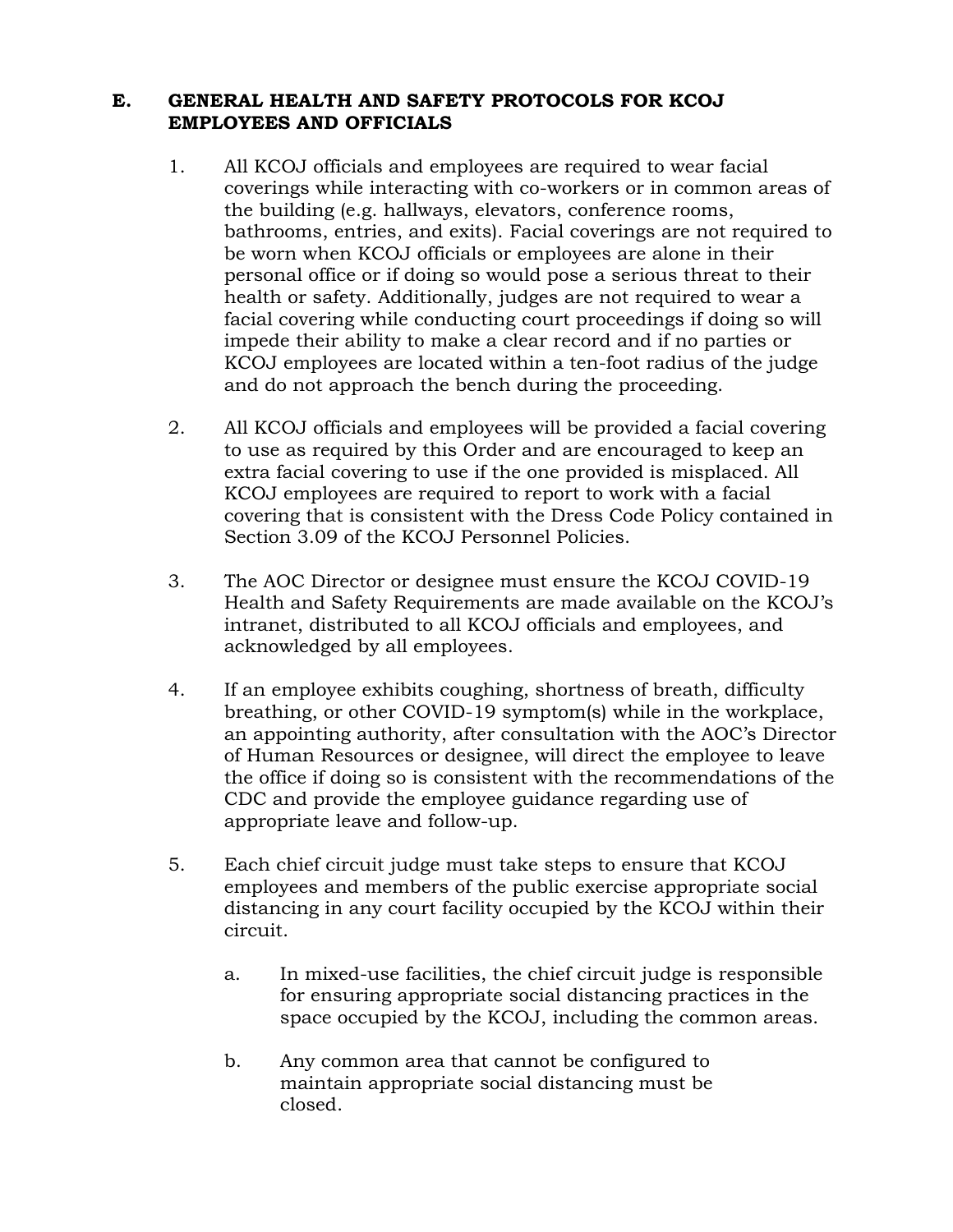- c. To the extent possible, waiting lines or waiting rooms should be eliminated through the use of appointments or other remote services. If a waiting line is unavoidable, the area should be demarked with six-foot spacing to maintain appropriate social distancing between individuals who are not members of the same household unit.
- 6. The AOC Director or designee must take steps to ensure that AOC employees and members of the public exercise appropriate social distancing in all AOC offices.
	- a. Any common area that cannot be configured to maintain appropriate social distancing must be closed.
	- b. To the extent possible, waiting lines or waiting rooms should be eliminated through the use of appointments or other remote services. If a waiting line is unavoidable, the area should be demarked with six-foot spacing to maintain appropriate social distancing.
- 7. Each chief circuit judge must ensure that proper arrangements are made for cleaning and disinfecting of the court facilities in their circuit, consistent with the KCOJ COVID-19 Health and Safety Requirements. This includes arrangements for cleaning and sanitation of frequently touched surfaces, such as door knobs; light switches; phones; computers/keyboards; copiers; elevator buttons; toilets; faucets; sinks; countertops; paper towel dispensers; desktops; handrails; counters; tables; and cabinets and knobs.
- 8. The AOC Director or designee must ensure that cleaning and disinfecting of all AOC offices complies with the KCOJ COVID-19 Health and Safety Requirements. This includes arrangements for cleaning and sanitation of frequently touched surfaces, such as door knobs; light switches; phones; computers/keyboards; copiers; elevator buttons; toilets; faucets; sinks; countertops; paper towel dispensers; desktops; handrails; counters; tables; and cabinets and knobs.
- 9. The AOC Director or designee must ensure all KCOJ officials and employees are trained on when and how to properly use facial coverings, how to clean or dispose of facial coverings, and when and how to properly use gloves, if provided.
- 10. KCOJ officials and employees should email [COJHR2@kycourts.net](mailto:COJHR2@kycourts.net) if they have concerns about working conditions or about health risks in the workplace.